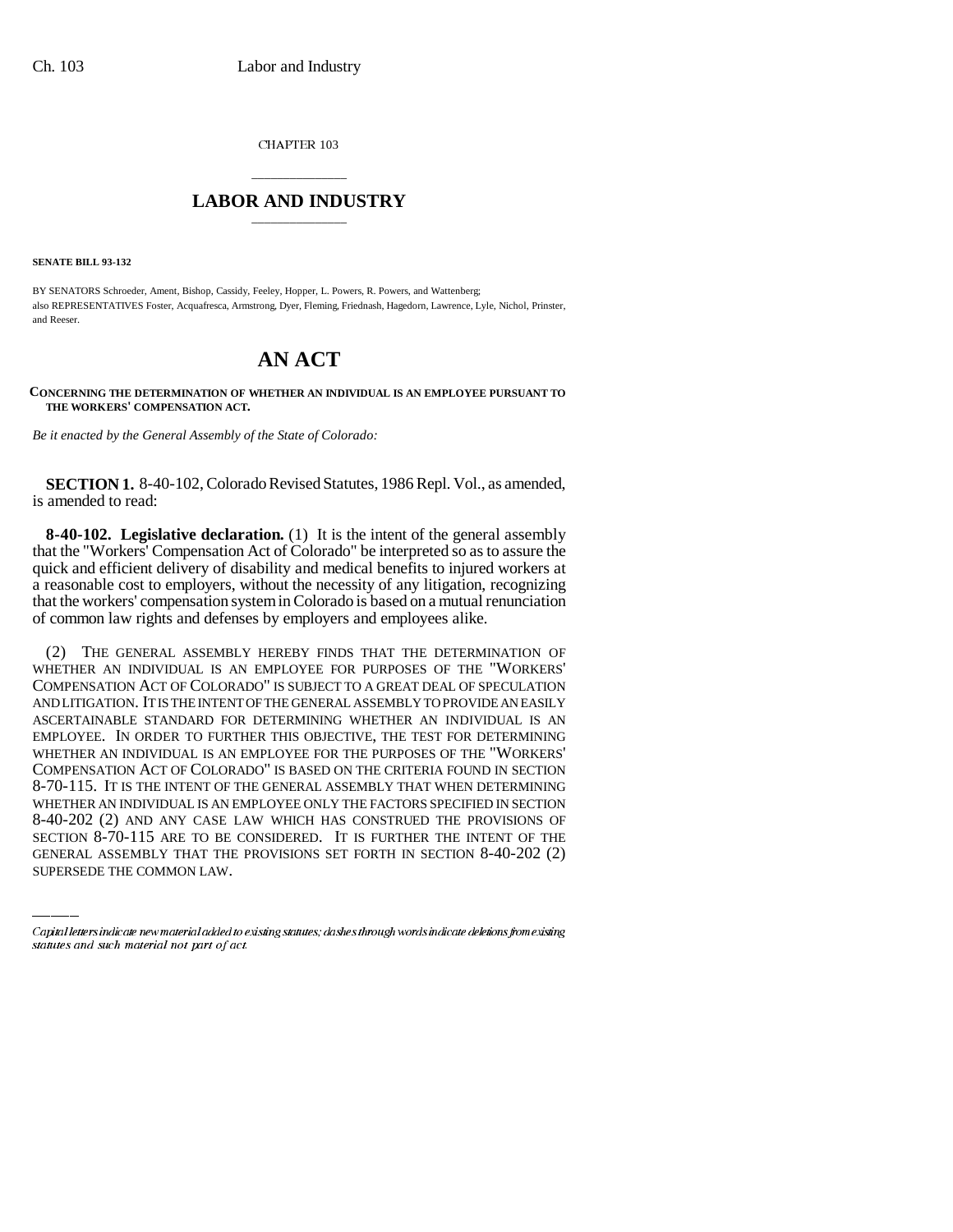**SECTION 2.** 8-40-202, Colorado Revised Statutes, 1986 Repl. Vol., as amended, is amended BY THE ADDITION OF A NEW SUBSECTION to read:

**8-40-202. Employee.** (2) (a) NOTWITHSTANDING ANY OTHER PROVISION OF THIS SECTION, ANY INDIVIDUAL WHO PERFORMS SERVICES FOR PAY FOR ANOTHER SHALL BE DEEMED TO BE AN EMPLOYEE, IRRESPECTIVE OF WHETHER THE COMMON-LAW RELATIONSHIP OF MASTER AND SERVANT EXISTS, UNLESS SUCH INDIVIDUAL IS FREE FROM CONTROL AND DIRECTION IN THE PERFORMANCE OF THE SERVICE, BOTH UNDER THE CONTRACT FOR PERFORMANCE OF SERVICE AND IN FACT AND SUCH INDIVIDUAL IS CUSTOMARILY ENGAGED IN AN INDEPENDENT TRADE, OCCUPATION, PROFESSION, OR BUSINESS RELATED TO THE SERVICE PERFORMED. FOR PURPOSES OF THIS SECTION, THE DEGREE OF CONTROL EXERCISED BY THE PERSON FOR WHOM THE SERVICE IS PERFORMED OVER THE PERFORMANCE OF THE SERVICE OR OVER THE INDIVIDUAL PERFORMING THE SERVICE SHALL NOT BE CONSIDERED IF SUCH CONTROL IS EXERCISED PURSUANT TO THE REQUIREMENTS OF ANY STATE OR FEDERAL STATUTE OR REGULATION.

(b) (I) TO PROVE THAT AN INDIVIDUAL IS ENGAGED IN AN INDEPENDENT TRADE, OCCUPATION, PROFESSION, OR BUSINESS AND IS FREE FROM CONTROL AND DIRECTION IN THE PERFORMANCE OF THE SERVICE, THE INDIVIDUAL AND THE PERSON FOR WHOM SERVICES ARE PERFORMED MAY SHOW BY A PREPONDERANCE OF THE EVIDENCE THAT THE CONDITIONS SET FORTH IN PARAGRAPH (a) OF THIS SUBSECTION (2) HAVE BEEN SATISFIED. THE PARTIES MAY ALSO PROVE INDEPENDENCE THROUGH A WRITTEN DOCUMENT.

(II) TO PROVE INDEPENDENCE THROUGH A WRITTEN DOCUMENT SUCH DOCUMENT MUST HAVE BEEN SIGNED BY BOTH PARTIES AND MUST SHOW THAT THE PERSON FOR WHOM SERVICES ARE PERFORMED DOES NOT:

(A) REQUIRE THE INDIVIDUAL TO WORK EXCLUSIVELY FOR THE PERSON FOR WHOM SERVICES ARE PERFORMED; EXCEPT THAT THE INDIVIDUAL MAY CHOOSE TO WORK EXCLUSIVELY FOR SUCH PERSON FOR A FINITE PERIOD OF TIME SPECIFIED IN THE DOCUMENT;

(B) ESTABLISH A QUALITY STANDARD FOR THE INDIVIDUAL; EXCEPT THAT THE PERSON MAY PROVIDE PLANS AND SPECIFICATIONS REGARDING THE WORK BUT CANNOT OVERSEE THE ACTUAL WORK OR INSTRUCT THE INDIVIDUAL AS TO HOW THE WORK WILL BE PERFORMED;

(C) PAY A SALARY OR AT AN HOURLY RATE INSTEAD OF AT A FIXED OR CONTRACT RATE;

(D) TERMINATE THE WORK OF THE SERVICE PROVIDER DURING THE CONTRACT PERIOD UNLESS SUCH SERVICE PROVIDER VIOLATES THE TERMS OF THE CONTRACT OR FAILS TO PRODUCE A RESULT THAT MEETS THE SPECIFICATIONS OF THE CONTRACT;

(E) PROVIDE MORE THAN MINIMAL TRAINING FOR THE INDIVIDUAL;

(F) PROVIDE TOOLS OR BENEFITS TO THE INDIVIDUAL; EXCEPT THAT MATERIALS AND EQUIPMENT MAY BE SUPPLIED;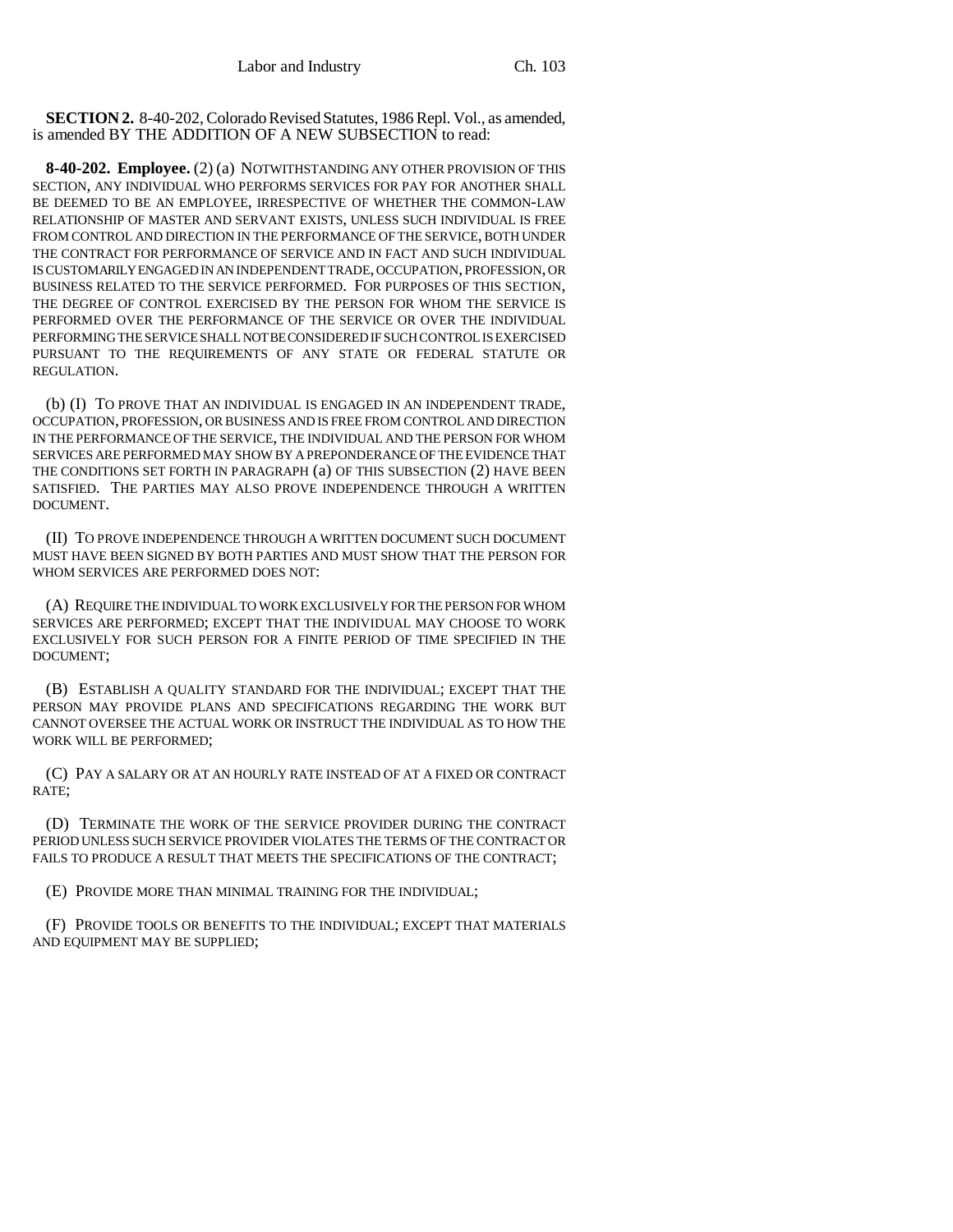## Ch. 103 Labor and Industry

(G) DICTATE THE TIME OF PERFORMANCE; EXCEPT THAT A COMPLETION SCHEDULE AND A RANGE OF NEGOTIATED AND MUTUALLY AGREEABLE WORK HOURS MAY BE ESTABLISHED;

(H) PAY THE SERVICE PROVIDER PERSONALLY INSTEAD OF MAKING CHECKS PAYABLE TO THE TRADE OR BUSINESS NAME OF SUCH SERVICE PROVIDER; AND

(I) COMBINE THE BUSINESS OPERATIONS OF THE PERSON FOR WHOM SERVICE IS PROVIDED IN ANY WAY WITH THE BUSINESS OPERATIONS OF THE SERVICE PROVIDER INSTEAD OF MAINTAINING ALL SUCH OPERATIONS SEPARATELY AND DISTINCTLY.

(III) A DOCUMENT MAY SATISFY THE REQUIREMENTS OF THIS PARAGRAPH (b) IF SUCH DOCUMENT DEMONSTRATES BY A PREPONDERANCE OF THE EVIDENCE THE EXISTENCE OF THE FACTORS LISTED IN SUBPARAGRAPH (II) OF THIS PARAGRAPH (b) AS ARE APPROPRIATE TO THE PARTIES' SITUATION.

(IV) IF THE PARTIES USE A WRITTEN DOCUMENT PURSUANT TO THIS PARAGRAPH (b), SUCH DOCUMENT MAY BE THE CONTRACT FOR PERFORMANCE OF SERVICE OR A SEPARATE DOCUMENT. SUCH DOCUMENT SHALL CONTAIN A DISCLOSURE, IN TYPE WHICH IS LARGER THAN THE OTHER PROVISIONS IN THE DOCUMENT OR IN BOLDFACE OR UNDERLINED TYPE, THAT THE INDEPENDENT CONTRACTOR IS NOT ENTITLED TO WORKERS' COMPENSATION BENEFITS AND THAT THE INDEPENDENT CONTRACTOR IS OBLIGATED TO PAY FEDERAL AND STATE INCOME TAX ON ANY MONEYS EARNED PURSUANT TO THE CONTRACT RELATIONSHIP. ALL SIGNATURES ON ANY SUCH DOCUMENT MUST BE DULY NOTARIZED.

(V) IF THE PARTIES USE A WRITTEN DOCUMENT PURSUANT TO THIS PARAGRAPH (b) AND ONE OF THE PARTIES IS A PROFESSIONAL WHOSE LICENSE TO PRACTICE A PARTICULAR OCCUPATION UNDER THE LAWS OF THE STATE OF COLORADO REQUIRES SUCH PROFESSIONAL TO EXERCISE A SUPERVISORY FUNCTION WITH REGARD TO AN ENTIRE PROJECT SUCH SUPERVISORY ROLE SHALL NOT AFFECT SUCH PROFESSIONAL'S STATUS AS PART OF THE INDEPENDENT CONTRACTOR RELATIONSHIP.

(c) NOTHING IN THIS SECTION SHALL BE CONSTRUED TO CONFLICT WITH SECTION 8-40-301 OR TO RELIEVE ANY OBLIGATIONS IMPOSED PURSUANT THERETO.

(d) NOTHING IN THIS SECTION SHALL BE CONSTRUED TO REMOVE THE CLAIMANT'S BURDEN OF PROVING THE EXISTENCE OF AN EMPLOYER-EMPLOYEE RELATIONSHIP FOR PURPOSES OF RECEIVING BENEFITS PURSUANT TO ARTICLES 40 TO 47 OF THIS TITLE.

**SECTION 3.** 8-41-401 (3), Colorado Revised Statutes, 1986 Repl. Vol., as amended, is amended to read:

**8-41-401. Lessor or contractor-out deemed employer - liability - recovery.** (3) Any independent contractor INDIVIDUAL WHO IS EXCLUDED FROM THE DEFINITION OF "EMPLOYEE" PURSUANT TO SECTION 8-40-202 (2) OR who does not obtain coverage under a policy of workers' compensation insurance pursuant to section 8-40-302 (5), 8-41-202, or 8-44-102 shall not have any cause of action of any kind under articles 40 to 47 of this title. For purposes of this subsection  $(3)$ , an "independent contractor" means any person who owns the assets of a business, company, or service and who manages and controls such business, company, or